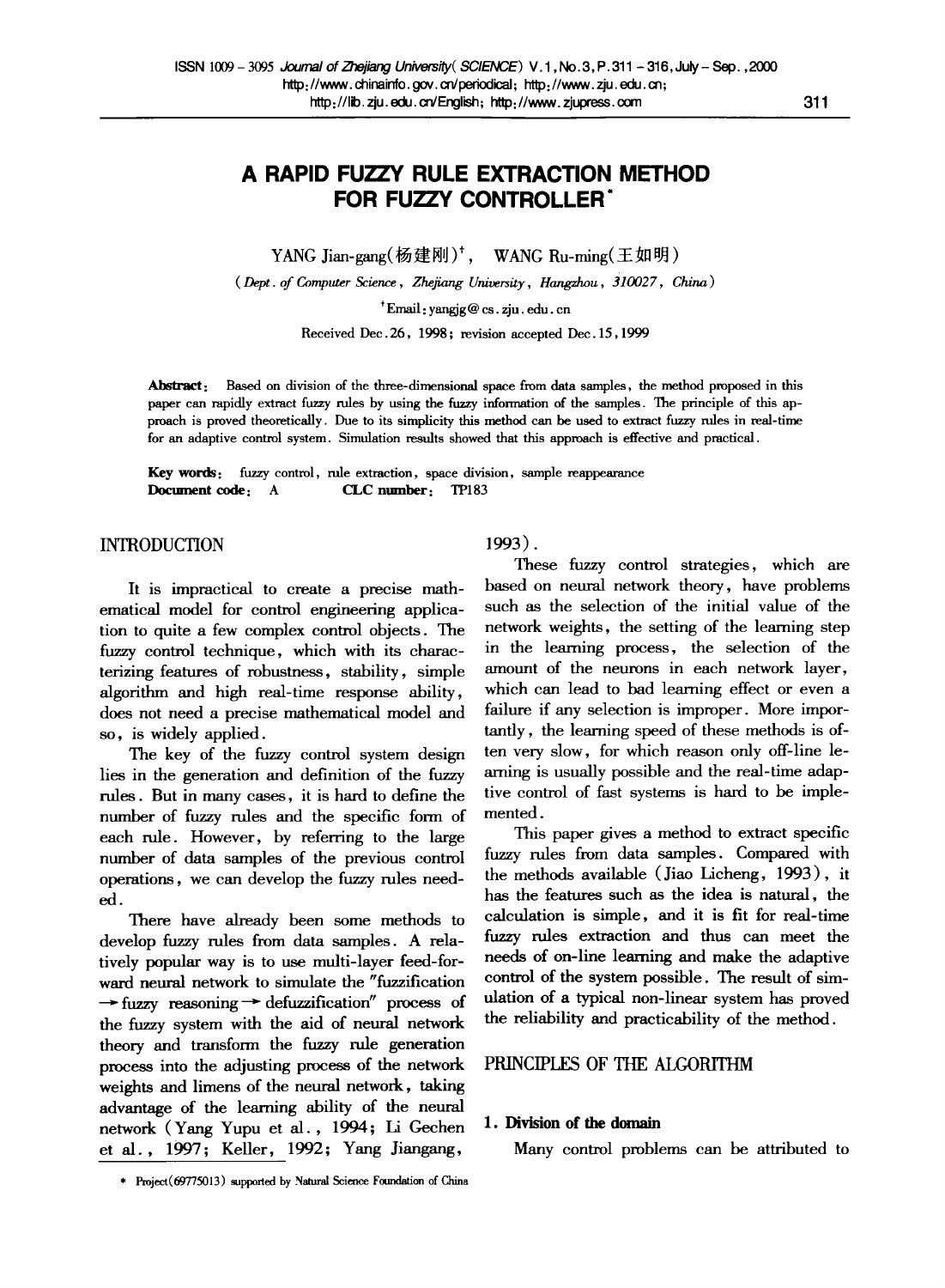the zero clearing process of the error and changein-error of the controlled system. Therefore, without exception, the input data of the fuzzy controller should include error  $E$  and change-inerror *Ec* while the output data of the controller should include the control variable  $U$ . (Later, the variables *E, Ec, U are* also used to stand for their domain respectively ). Here we should preferably assume that the fuzzy linguistic value in error E, change-in-error *Ec* and control variable  $U$  can be separated into 7 levels, that is  $\{Negative\ Large(NL), Negative\ Medium(NM),\}$ Negative Small(NS), Zero(ZE), Positive Small (PS), Positive Medium ( PM ), Positive Large (PI,)}. For the later's narrative convenience, the 7-level linguistic values are sequentially defined as  ${F_1, F_2, F_3, F_4, F_5, F_6, F_7}$ , and the usual form of fuzzy control rules is:

if ( $e = F_i$  and  $e_c = F_j$ ) then  $u = F_k$  *i*, *j*,

$$
k = 1, 2, 3, \cdots, 7 \tag{1}
$$

The shape of the 7-level fuzzy linguistic value's membership function is symmetric triangular and the overlapping degree of the neighbored fuzzy language is often set to 25%. As shown in Fig. 1.



Fig. 1 7-level fuzzy linguistic **values' membership functions** 

For convenience, the domain of the input and output value is transformed into  $[-a, a]$ . If the actual domain of a varible is  $[\,c\,,d\,]$ , the transforming equation from the value  $x$  in the actual domain to the value y in  $[-a, a]$  is

$$
y = \frac{2a}{d-c}\left(x - \left(\frac{c+d}{2}\right)\right) \tag{2}
$$

**Definition** 1 Any rule taking the form of if  $(e = F_i$  and  $e_c = F_j)$  then  $u = F_k$  (in which  $F_i$ ,  $F_j$ ,  $F_k$  are respectively the fuzzy linguistic values in  $E$ ,  $E_c$ ,  $U$ ) is called a virtual rule of the fuzzy control system.

Here the virtual rules of the fuzzy control

system are summed up to  $7^3 = 343$ .

Each fuzzy linguistic value  $F_i$  in  $E$  determines an interval  $L_i$  on E accordingly (The interval determined by the neighbored fuzzy linguistic values in  $E$  is usually dealt with as adjacency relationship. A few overlaps are also acceptable. The union of the domains determined by the 7-level fuzzy linguistic value just covers the interval  $E$ ), and to  $E_c$ ,  $U$ , similar manipulations will be taken. This way, as far as a virtual rule in term of Equation  $(1)$  is concerned, according to the domain determined by the three fuzzy linguistic values in  $E$ ,  $E_c$ ,  $U$  respectively, a block in the 3-dimentional domain  $E \times E_c$  $\times U$  is determined.

To divide the domain according to virtual rules is based on the idea that: After input data are input to the fuzzy controller, through fuzzy reasoning, output control data are acquired. In the process of fuzzy reasoning, the minority parts of rules function decisively. The fuzzy linguistic values of these rules have relatively higher degreess of membership to input and output data. Therefore, we can regard the Cartesian product of the sensitive intervals (the intervals in which the degrees of membership are relatively high) of the three fuzzy linguistic values as the sensitive area the virtual rules correspond to.

Next we will discuss the strategy to settle the interval Li on corresponding domain according to each fuzzy linguistic value. The most direct way is to equally divide the domain according to the interval of the fuzzy linguistic values. (Here it is equally divided into 7 parts. ). From left to right, each equal interval is set to be the corresponding interval of the fuzzy linguistic values  $F_1$ ,  $F_2$ ,  $F_3$ ,  $F_4$ ,  $F_5$ ,  $F_6$ ,  $F_7$ . As shown in Fig. **2.** 



Fig. 2 Equal division of the domain according to **the interval of the fuzzy linguistic values** 

This paper adopts the following strategy to settle the corresponding interval of the fuzzy linguistic values.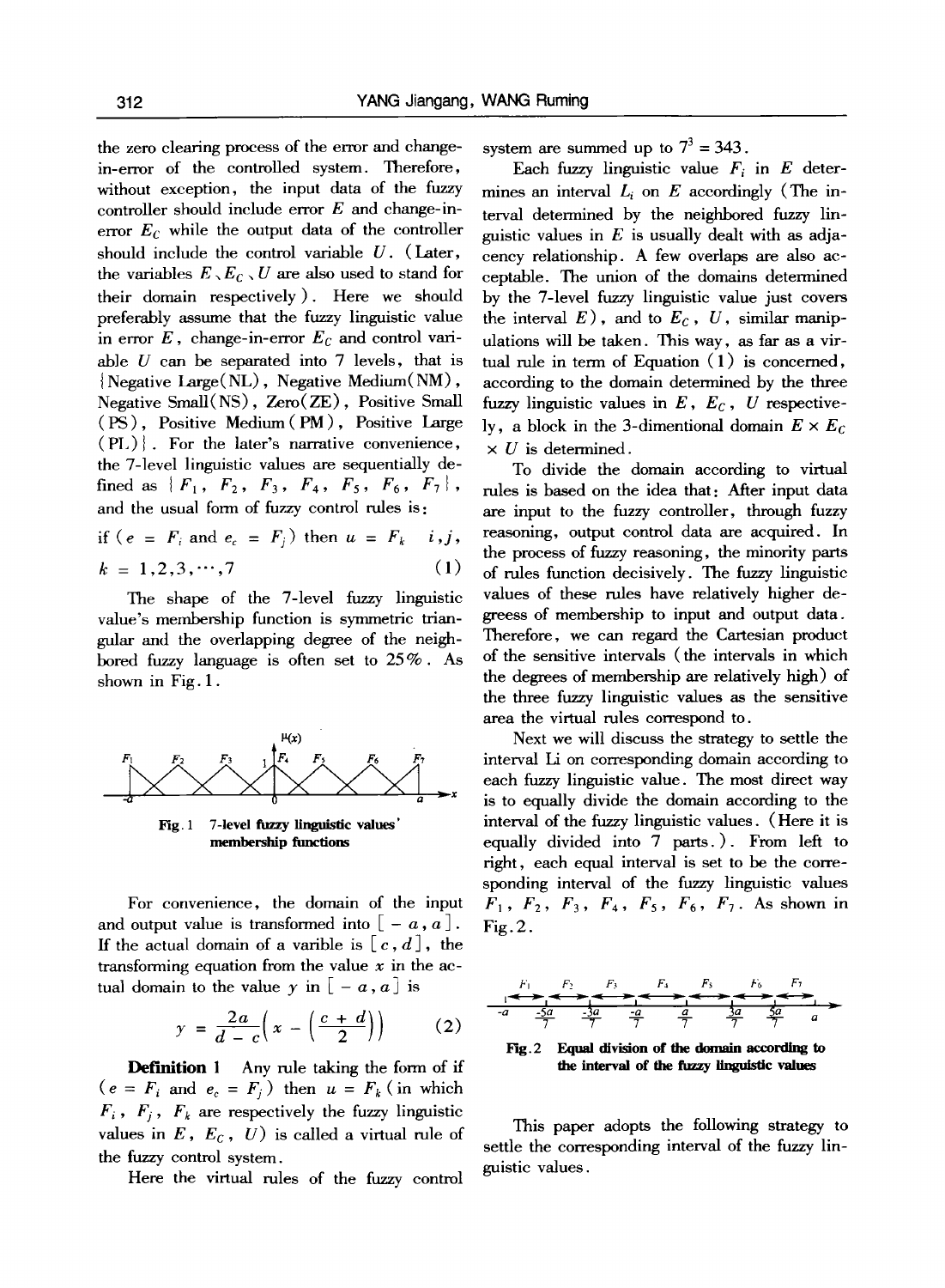**Definition** 2 Assume  $f(x)$  is a non-negative function and its definition domain is set as A, then the set  $\{x \mid x \in A, f(x) > 0\}$  is called the support of  $f(x)$  in A, labeled  $S_f$ .

According to the definition of the membership function of the fuzzy linguistic value  $F$  in Fig. 1, we label the membership function which corresponds to  $F_i$  as  $f_i$ , and call the support  $S_f$ as the corresponding interval of the fuzzy linguistic value  $F_i$ . As shown in Fig. 3.





To the virtual rules in the form of if ( $e = F_i$ ) and  $e_c = F_i$ ) then  $u = F_k$ , we naturally take as the corresponding block of the virtual rules. The union of all the corresponding blocks of the virtual rules just covers the 3-dimentional domain  $E$  $\times E_c \times U$ .

We are going to divide the 3-dimentional domain  $E \times E_c \times U$  according to the virtual rules. The fuzzy information the samples carry is utilized to decode fuzzy rules. This will increase the speed of the rules extracting operation for the needs of on-line fuzzy rule extraction in the systerns that require high real-time apacity. These are the fundamental principles of the fuzzy rule extracting method that this paper proposes.

### **2. Rule extraction**

**Definition** 3 To a fuzzy control system derived from the rules extracted from samples, in the case that the system inputs equal input data of some sample, after the reasoning process of the fuzzy control system, the output control variable should equal or at least approximately equal the output data of the sample. This feature of fuzzy control system is called sample reappearance.

 $E, E_c, U$  above are regarded as continuous domain. However, in the process of fuzzy reasoning, discrete domain form is needed. Now we label the discrete domain of  $E$ ,  $E_c$ ,  $U$  as  $\{x_1$ ,  $\{x_2, \cdots, x_{N_1}\}, \{y_1, y_2, \cdots, y_{N_2}\}, \{z_1, z_2, \cdots, z_{N_1}\}$ 

 $z_{N_i}$   $\}$  .

**Theorem** Assume  $(e_n, e_m, u_n)$  to be a data sample, if it is required that the fuzzy contro] system derived from the data samples satisfy the feature of reappearance, then the fuzzy system must at least include the fuzzy rule if ( $e =$  $F_i$  and  $e_c = F_j$ ) then  $u = F_k$  while (1)  $e_n \in S_f$ ;  $(2) e_{cn} \in S_f$ ;  $(3) u_n \in S_f$ .

**Proof** Assume the input of the fuzzy control system is the input part (e,  $e_c$ ) of the sample (e,  $e_c$ ,  $u$ ), and assume the reasoning process of the system follows such a strategy that each fuzzy rule is used in parallel and the subresults of each rule are merged into one. The actual reasoning proeess of each rule follows the strategy of decomposing reasoning.

Since data samples are accurate in value, 2 component fuzzy vectors are acquired after the operation of fuzzification.

Assume the fuzzy vector that  $e_n$  corresponds to is :

$$
e'_{n} = (0,0,\cdots,0,1,0,\cdots,0) \qquad (3)
$$

The fuzzy vector  $e_{cn}$  corresponds to is

$$
e'_{cn} = (0,0,\cdots,0,1,0,\cdots,0) \qquad (4)
$$

The fuzzy vector  $u_n$  corresponds to is

$$
\mathbf{u'}_n = (0,0,\cdots,0,\,1,0,\cdots,0) \qquad (5)
$$

Take any rule: if  $(e = F_i \text{ and } e_c = F_j)$  then  $u = F_k$ , and the corresponding fuzzy reasoning process is shown as follows:

$$
u'_{1} = e'_{n} \times (F_{i} \times F_{k})
$$
\n
$$
= (0,0,\dots,0,1,0,\dots,0) \begin{pmatrix} \mu_{F_{i}}(x_{1}) \\ \mu_{f_{i}}(x_{2}) \\ \vdots \\ \mu_{F_{i}}(x_{N_{i}-1}) \\ \mu_{F_{i}}(x_{N_{i}}) \end{pmatrix}.
$$
\n
$$
(\mu_{F_{k}}(z_{1}),\mu_{F_{k}}(z_{2}),\dots,\mu_{F_{k}}(z_{N_{k}}))
$$
\n
$$
= \mu_{F_{i}}(x_{p}) \wedge (\mu_{F_{k}}(z_{1}),\mu_{F_{k}}(z_{2}),\dots,\mu_{F_{k}}(z_{N_{k}}))
$$
\n(6)

$$
u'_{2} = e'_{cn} \times (F_j \times F_k)
$$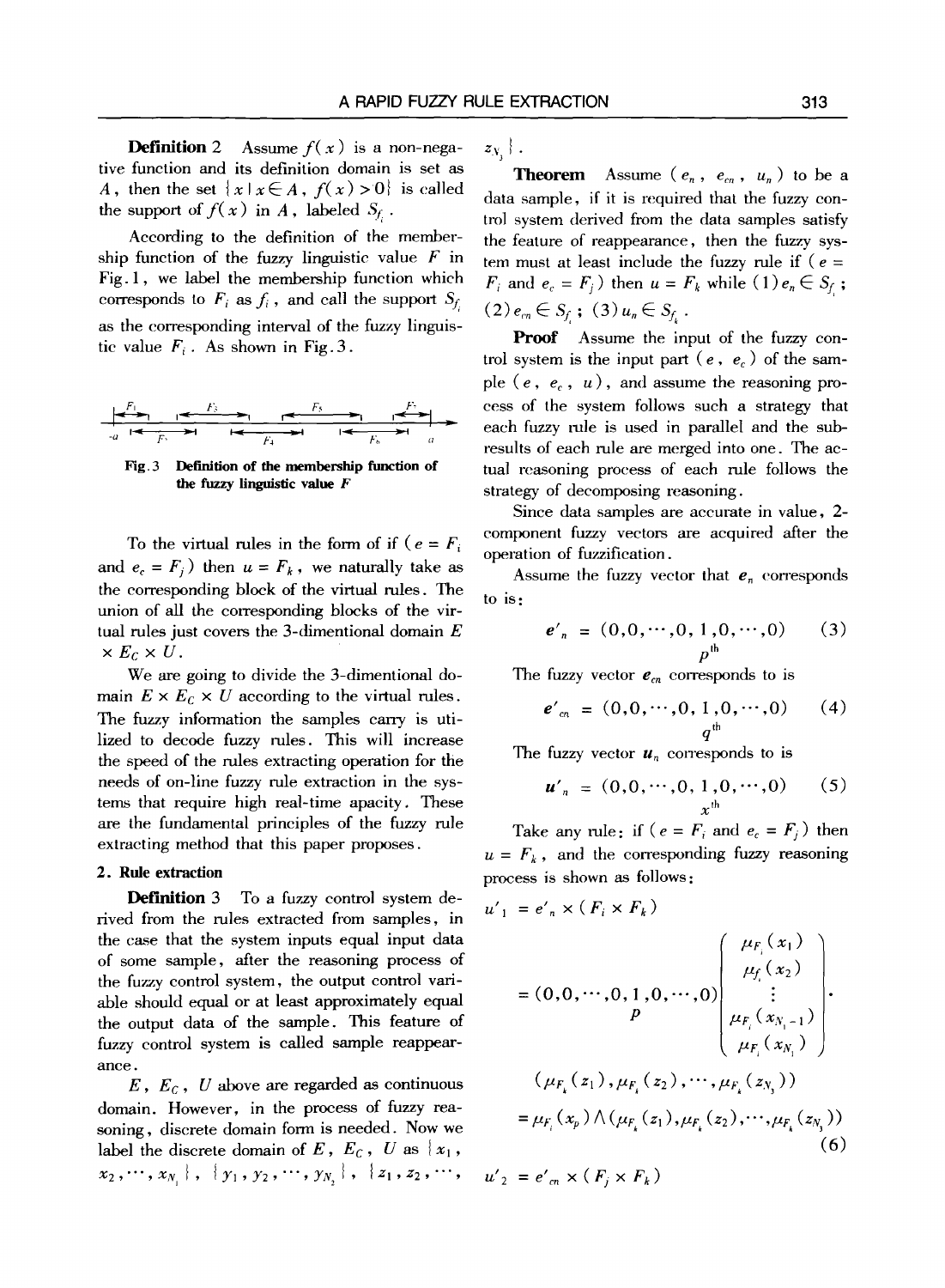$$
= (0,0,\dots,0,1,0,\dots,0) \begin{pmatrix} \mu_{F_j}(y_1) \\ \mu_{F_j}(y_2) \\ \vdots \\ \mu_{F_j}(y_{N_1-1}) \\ \mu_{F_j}(y_{N_2}) \end{pmatrix} .
$$
  

$$
(\mu_{F_k}(z_1), \mu_{F_k}(z_2), \dots, \mu_{F_k}(z_{N_1}))
$$
  

$$
= \mu_{F_j}(y_q) \wedge (\mu_{F_k}(z_1), \mu_{F_k}(z_2), \dots, \mu_{F_k}(z_{N_k}))
$$
  
(7)

$$
u' = u'_{1} \wedge u'_{2} = \min(\mu_{F_i}(x_p), \mu_{F_j}(y_q) \wedge
$$

$$
(\mu_{F_k}(z_1), \mu_{F_k}(z_2), \cdots, \mu_{F_k}(z_{N_s}))
$$
(8)

Here maximum and minimum reasoning operations are adopted in matrix operations. " $\wedge$ " between vectors stands for the minimizing operation according to the corresponding element and when it is between a numerical value and a vector, it stands for the minimizing operation between the number and the elements of the vector. " $\mu_s(x)$ " stands for the degree of membership of  $x$  to the fuzzy set  $S$ .

Negative approach is used. Assume that no fuzzy rule that meets the needs of the theorem is available in the fuzzy control system, that is, at least one of  $e_n \notin S_f$ ,  $e_{cn} \notin S_f$ ,  $u_n \notin S_f$  is right.

1) if  $e_n \notin S_f$ , then  $\mu_{F_i}(x_p)=0$ , so  $u'=(0,$  $(0, \cdots, 0)$  in Equation  $(8)$ 

2) if  $e_{cn} \notin S_{f_i}$  then  $\mu_{F_i}(\gamma_q)$ , for the same reason  $u' = (0,0,\dots,0)$  in Equation (8)

3) if  $u_n \notin S_{f_k}$  then  $\mu_{F_k}(z_r) = 0$ , according to Equation  $(8)$ , we have

$$
u' = \min(\mu_{F_i}(x_p), \mu_{F_j}(y_q) \wedge (\mu_{F_k}(z_1), \cdots, \mu_{F_{i-1}}(z_2), 0, \mu_{F_{i+1}}, \cdots, \mu_{F_k}(z_{N_3}))
$$

From  $1$ ,  $2$ ,  $3$ , we can see that the rth component of the sub-result  $u'$ , which is derived from the data sample ( $e_n$ ,  $e_{cn}$ ,  $u_n$ ) according to the fuzzy rules that do not meet the needs of the theorem, is constantly zero. Since we have assumed that there is no fuzzy rule which meets the needs of the theorem, the rth component of  $u'$ , which is the very sum of all the sub-results of the fuzzy reasoning system, is still zero. ff we make the fuzzy decision according to the maximum degree of membership, then the fuzzy control system will not output the control value  $u_n$  with the

input  $(e_n, e_m)$ . Then the reappearance of data sample is impossible. So the assumption is wrong, that is, the fuzzy rule that meets the needs of the theorem is available, end proof.

For each virtual rule we define a weight to express the possibility the rule can be applied. Originally, all the weights of the virtual rules are set to zero. The goal of the algorithm is to determine the virtual rule that meets the needs of the theorem according to each sample in the sample database and increase the weight value of the virtual rule. Finally, the virtual rule whose weight exceeds the limen set in advance is selected to be the practical rule.

For each data sample, the weights of the virtual rules that meet the needs of the theorem should be corrected. This paper modifies the weights on the basis of the degree of membership of the data samples in the corresponding fuzzy set of the virtual rules the sample defines. This reflects the fuzzification quality of the sample itself and has been proved feasible in practice.

Assume the sample used to extract rules is  $(e_i, e_{ci}, u_i), i = 1, 2, \cdots, M$ . Based on the theorem described above, we give the practical algorithm of fuzzy rule extraction as follows:

1 ) All the weights of the virtual rules are initialized to zero.

2) Select a sample  $(e_i, e_{ci}, u_i)$  from the sample database.

3) The respective supports of  $e_i$ ,  $e_{ci}$ ,  $u_i$  are deduced from the definition of membership function and support of the 7-level fuzzy linguistic value given above. For convenience, it is best that the numbers of support that  $e_i$ ,  $e_{ci}$ ,  $u_i$  respectively belong to are one or two. Here we should preferably consider the most complex circumstance, that is, assume there are two supports that  $e_i$ ,  $e_{ci}$ ,  $u_i$  respectively belong to and are assumed as,  $S_i^1, S_i^2, i = 1, 2, 3$ .

4) To each group  $(i, j, k)$ ,  $i, j, k = 1$ , 2, we calculate  $d_{i,j,k} = \mu_{S_i} e \wedge \mu_{S_i} (e_c) \wedge \mu_{S_i}$  $(u)$ , then add  $d_{i,j,k}$  to the weight of the virtual rule if ( $e = S_1^i$  and  $e_c = S_2^i$ ) then  $u = S_3^k$ . Since the supports correspond to fuzzy linguistic value one by one, here for the purpose of simplification, we use the supports to stand for the corresponding fuzzy linguistic values.

5) If there are still samples that have not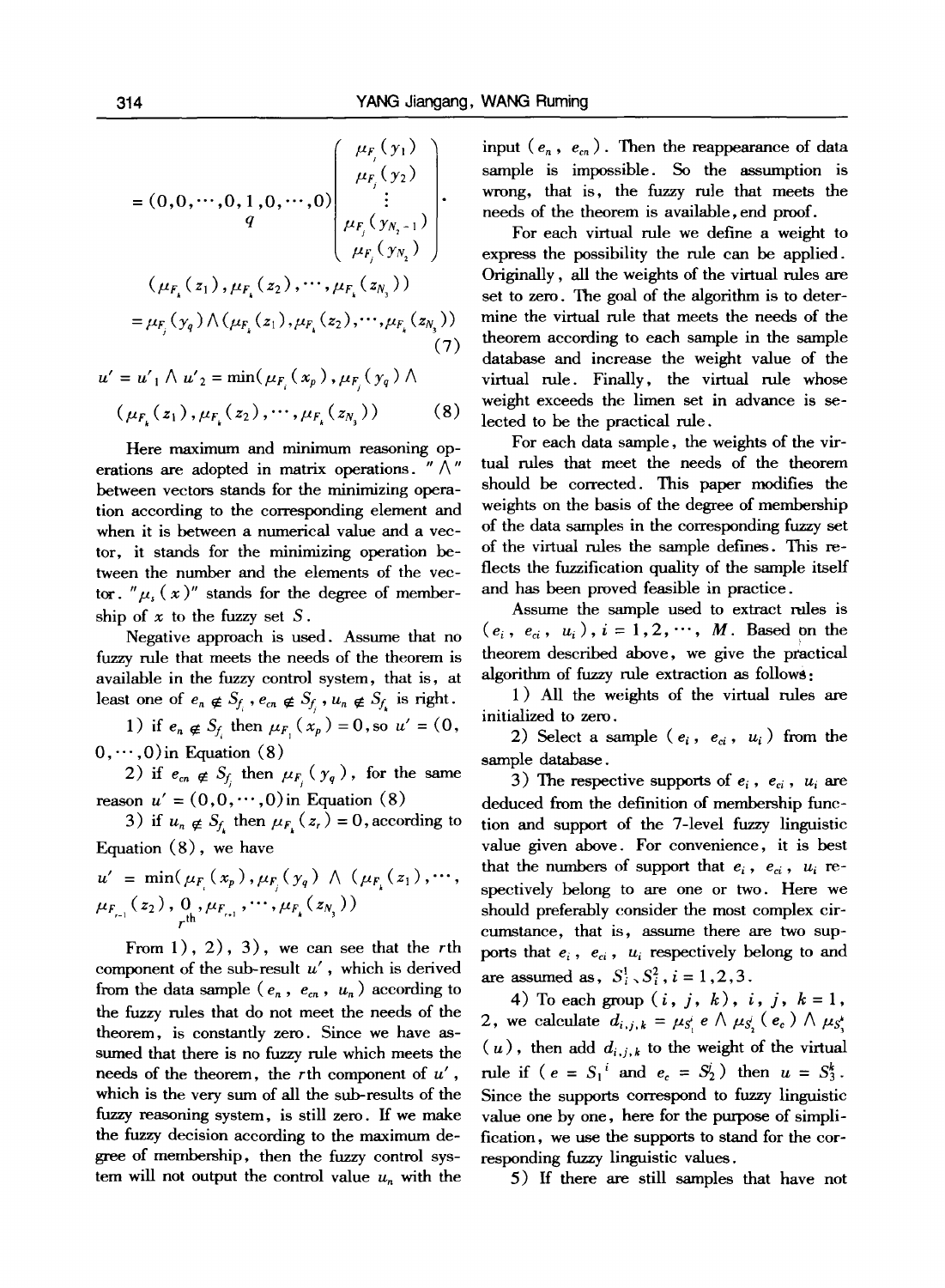been learned, return to 2;

6) Sum up the weight of each virtual rule, get rid of the rules with relatively small weights when contradictory rules are met and select the virtual rules whose weights are greater than the limen set in advance as the practically useful fuzzy control rules.

### ADAFFIVE CONTROL

With the help of the fuzzy rules extracting method mentioned above, an adaptive fuzzy control system is built up as shown in Fig. 4.



Fig.4 An adaptive fuzzy control **system** 

In Fig. 4,  $y_d$  is the ideal output,  $y$  is the actual output,  $e$ ,  $e_c$  are respectively the error and the change-in-error,  $u$  is the output control value of the fuzzy controller. Originally, through the initial data sample we acquire the fuzzy control rules to control the system. In the running

process of the system, the error  $e$ , change-inerror  $e_c$  and the correction  $u'$  are sent to the fuzzy rule extractor to learn. To ensure the stability of the system, every time after learning, only the rule with the highest weight is selected. If this rule is previously not available in the fuzzy controller, we get rid of the rules that are contradictory to this rule (if any) in the fuzzy controller, and add the rule to the fuzzy controller. Through the correction of rules like this, we have the system's adaptive control realized.

We can adjust  $u'$ , the revised value of the output control variable, in several ways. A practical method is to use the following algorithm:

$$
u' = u + \alpha e + \beta e_c \qquad (9)
$$

In which  $\alpha$ ,  $\beta$  are positive constants, valued according to actual controlled system. The greater the  $\alpha$ ,  $\beta$  value, the more powerful is the adaptive capacity of the system and the worse is its control stability. In practice, we can assign relatively small values to  $\alpha$ ,  $\beta$  and gradually increase their values later until the control system becomes not only more stable but also more adaptive.

#### RESULT OF SIMULATION

The object of simulation is a non-linear inverted pendulum, whose state equations are:

$$
\begin{cases}\n\dot{x}_1 = x_2 \\
\dot{x}_2 = \frac{F - m \cdot g \cdot \sin(x_3) + m \cdot l \cdot \sin(x_3) \cdot x_4^2 \cdot (1 - \cos(x_3))}{M + m \cdot (1 - \cos(x_3))} \\
\dot{x}_3 = x_4 \\
\dot{x}_4 = \frac{(M + m) \cdot g \cdot \sin(x_3) - F \cdot \cos(x_3) + M \cdot l \cdot \sin(x_3) \cdot \cos(x_3) \cdot x_4^2}{M \cdot l \cdot \cos(x_3) + m \cdot l \cdot \cos(x_3) \cdot (1 - \cos(x_3))}\n\end{cases}
$$
\n(10)

In the state equations,  $(x_1, x_2, x_3, x_4)$  corresponds to  $(r, r, \theta, \dot{\theta})$ . Through the adjustment of the force  $F$  exerted on the trolley on which the inverted pendulum is put, the angle is adjusted. In the simulation experiment, we take the trolley mass  $M = 1(kg)$ , the inverted pendulum mass  $m = 0.2(kg)$ , the pendulum length l  $= 0.2(m)$ , and assume the trolley displacement to be r. Data samples are acquired from the PID

controller, whose parameters have been adjusted right and whose control result is relatively good. Taking advantage of the method described in this paper, we obtained the fuzzy control rules after learning the data samples as Table 1.

The step response curve obtained from the controlling operation using the fuzzy control rules shown above is shown in Fig. 5.